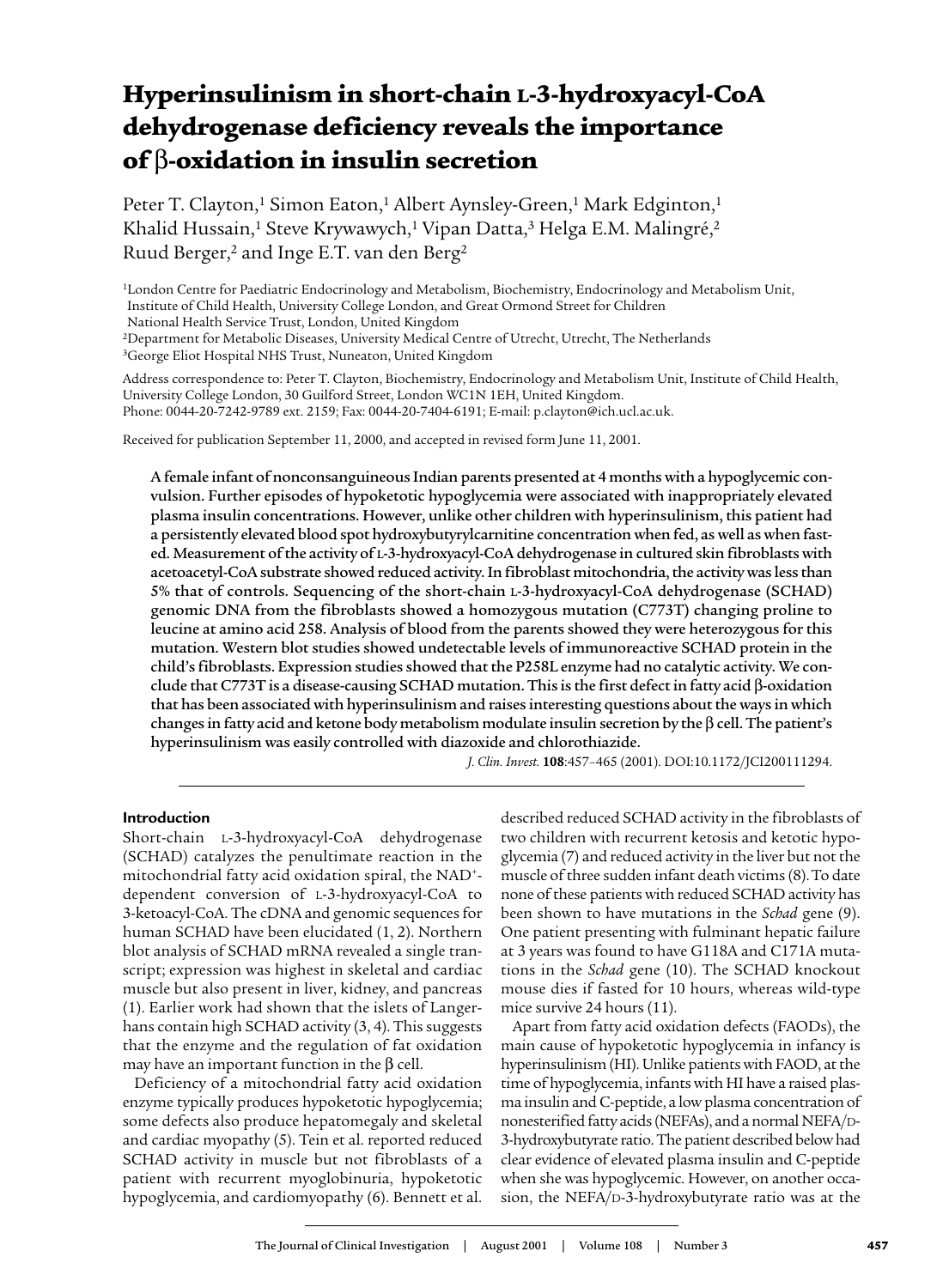upper limit of normal, which led to an examination of the blood acylcarnitine profile for evidence of an FAOD. This led to the discovery of SCHAD deficiency.

HI can be caused by gain-of-function mutations of glucokinase and glutamate dehydrogenase and defects in the SUR1 or KIR6.2 subunits of the KATP channel in the  $β$  cell membrane (12). In these disorders, the pathogenesis of HI can be explained using a simple model of  $β$  cell signaling: Increased  $β$  cell glucose metabolism leads to increased ATP production from acetyl-CoA and a rise in the ATP/ADP ratio. This closes KATP channels, depolarizing the cell membrane and causing calcium influx through voltage-gated channels, which finally triggers insulin secretion (12, 13). Defects causing HI increase ATP production by increasing glucose or glutamate metabolism, or they cause permanent depolarization. The occurrence of HI in a patient with an FAOD is difficult to explain using this model. Our findings are therefore discussed by reference to the Prentki two-pathway model of β cell signaling (14). This takes account of the fact that a shift from fatty acid oxidation to esterification is a key event in the β cell's response to glucose. It also recognizes that it is possible to demonstrate the presence of a KATP channel–independent mechanism that augments the  $\beta$  cell's secretion of insulin in response to high glucose concentrations (14–16).

# **Methods**

*The hypoglycemia screen*. Investigation of hypoglycemia in infancy entails measurement of insulin, NEFA, and D-3-hydroxybutyrate at a time when the blood glucose is less than 2.6 mM (17, 18). Typical results from our unit are shown in Table 1. HI is diagnosed on the basis of plasma insulin greater than or equal to 3 mU/l at the time of hypoglycemia; in seven recent cases, the range was 5.7–53 mU/l. In HI the plasma NEFA concentration at the time of hypoglycemia is low  $(50.7 \text{ mM})$ , whereas in fasted children who are not hypoglycemic, the plasma NEFA concentration is greater than 0.9 mM, and, in FAOD and ketotic hypoglycemia, the plasma NEFA concentration at the time of hypoglycemia is greater than 1.4 mM. The blood concentration of D-3 hydroxybutyrate at the time of hypoglycemia is less than 1.4 mM in FAOD and less than 0.4 mM in HI.

*Case report*. FS is the second child of nonconsanguineous Indian parents. She was born at 38 weeks' gestation, weighing 3.2 kg. She fed poorly from birth. At 4 months, she had a grand mal convulsion and her blood glucose level was 1.4 mM. Further investigations showed that there were no ketones in her urine after an episode of hypoglycemia and that she had HI (1.3 mM blood glucose, 134 pmol/l (18 mU/l) simultaneous plasma insulin, and 108 pmol/l C-peptide), with normal serum cortisol (381 nmol/l). She was given frequent feeds containing glucose polymer, and her blood glucose remained at 3.0–4.5 mM. However, she had two further convulsions at home; on one occasion her plasma glucose was 2.9 mM and insulin 83 pmol/l (11

mU/l) on arrival in hospital. Nighttime hypoglycemia was managed by the use of uncooked cornstarch.

At 14 months, FS was referred to Great Ormond Street Hospital. She showed evidence of HI, but this was intermittent and unpredictable (Table 1). She required a glucose intake of 8 mg/kg/min to maintain blood glucose levels greater than 2.6 mM; a requirement of more than 6 mg/kg/min indicates HI (18). On one occasion, she tolerated an 18-hour fast without becoming hypoglycemic. On another occasion, after only a 4-hour fast, she had a blood glucose level of 2.5 mM, insulin level of 668 pmol/l (89 mU/l), NEFA of 0.17 mM, and D-3-hydroxybutyrate of 0.01 mM. These results were consistent with HI; however, on other occasions, hypoglycemia occurred without HI. For example, 3 hours after a glucagon provocation (19), she had a blood glucose of 2.1 mM with an insulin level of 1.0 mU/l, NEFA of 2.37 mM, and D-3-hydroxybutyrate of 1.38 mM (NEFA/D-3-hydroxybutyrate ratio at upper end of normal range; ref. 17). Urine organic acid analysis showed mildly raised 3-hydroxybutyrate, 3-hydroxyglutarate, and 3,4-dihydroxybutyrate.

FS was readmitted at 19 months because of recurrent hypoglycemia with fits. She had frequent episodes of hypoglycemia in the hospital. Once when the blood glucose was 2.3 mM, the plasma insulin was 2.6 mU/l, demonstrating a failure to switch off insulin release completely. In view of the high normal NEFA/D-3 hydroxybutyrate ratio recorded on one occasion, a series of blood spot acylcarnitine analyses were undertaken; these all showed raised hydroxybutyrylcarnitine.

In view of the hypoglycemic screens suggesting HI, FS was commenced on diazoxide (5 mg/kg/d) and chlorothiazide (7 mg/kg/d). This led to an improvement in the blood glucose profile, and she could tolerate a 24-hour fast without becoming hypoglycemic. Feeding remained a major problem, eventually requiring a gastrostomy. She was discharged on diazoxide and chlorothiazide. Her glucose control has remained good with no further seizures or episodes of hypoglycemia.

*Acylcarnitine analysis by electrospray ionization tandem mass spectrometry*. Blood spots were obtained from FS 1-2 hours after a feed and at times of hypoglycemia. The acylcarnitine profiles were compared with those obtained in random blood spots from 33 normal infants and children and in fasting blood spots from 14 children who were ketotic at the end of a diagnostic fast but whose metabolite and endocrine profile was within our normal range (17). They were also compared with fasting and nonfasting blood spot acylcarnitine profiles from six children with HI.

For analysis of free carnitine and acylcarnitines (as butyl esters), 4.7-mm discs were punched from the Guthrie Card (filter paper containing the blood spot) into 96-well polystyrene microtiter plates. The internal standards added to each sample were D9-carnitine and D3 -acetyl, -propionyl, -octanoyl, and -palmitoyl carnitines. The carnitine species in a blood spot were eluted by sonication with 85% methanol and transferred in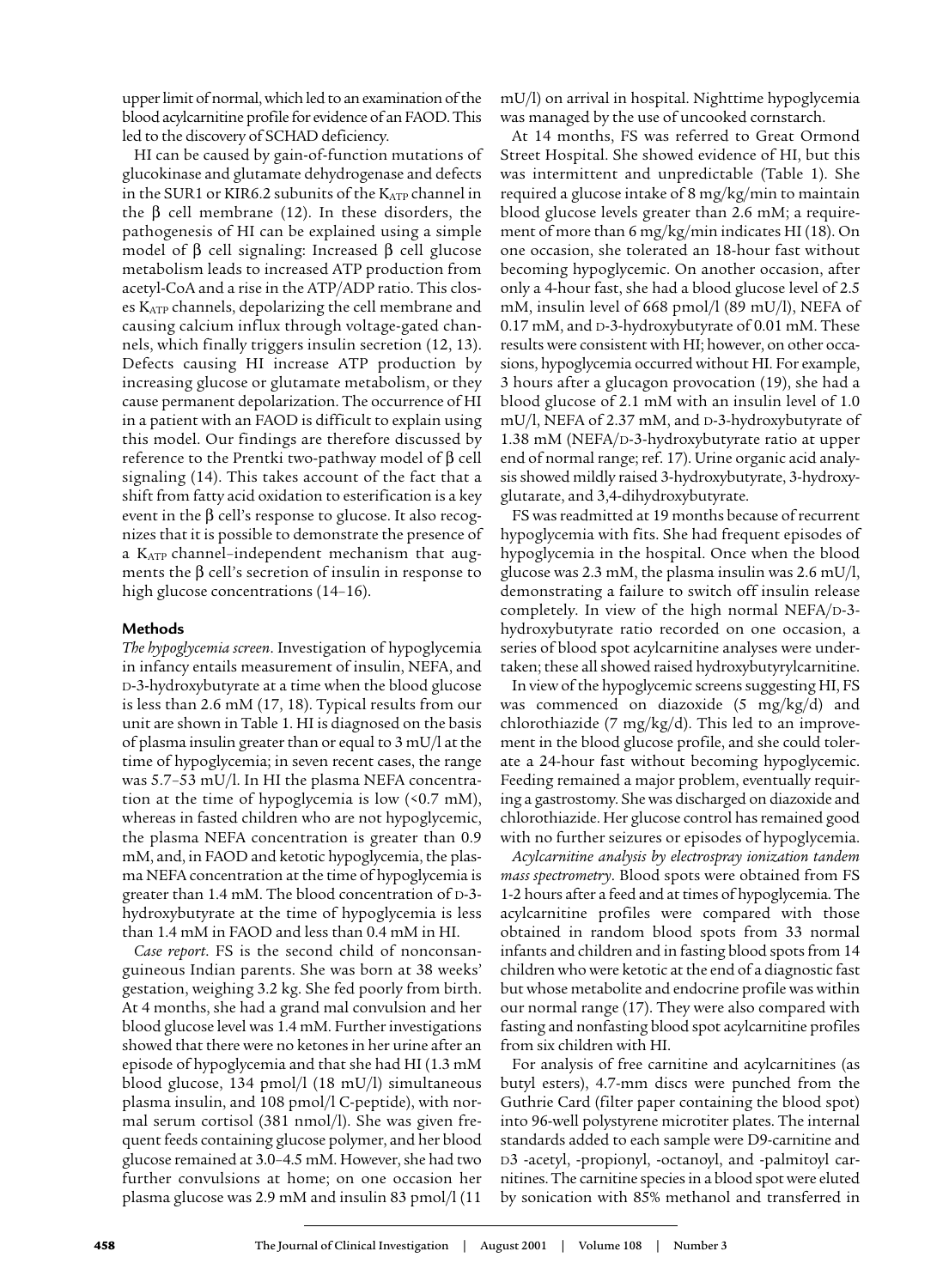# **Table 1** Results hypoglycemia screens/diagnostic fasts

|                                                   | Plasma insulin<br>(mU/I)          | Plasma NEFA<br>(mM)                     | Blood D-3-OH-butyrate<br>(mM)           |
|---------------------------------------------------|-----------------------------------|-----------------------------------------|-----------------------------------------|
| FS <sup>A</sup>                                   | 0, 2.6, 18, 89                    | 0.17, 2.37                              | 0.01, 1.38                              |
| HI $(n = 5)$                                      | 5.7, 7.5, 12, 21, 53              | 0, 0.26, 0.27, 0.62, 0.63               | 0 ( $n = 4$ ), 0.38                     |
| $MCAD (n = 3)$                                    | 0 ( $n = 3$ )                     | 3.04, 3.40, 4.11                        | 0.7, 1.23, 1.34                         |
| $VLCAD(n = 1)$                                    | 1.4                               | 2.46                                    | 0.22                                    |
| LCHAD $(n = 2)$                                   | $0(n = 2)$                        | 1.43, 1.71                              | 0.08, 0.2                               |
| KH $(n = 5)$                                      | 0 ( $n = 5$ )                     | 2.39, 2.5, 2.69, 3.12, 3.38             | 1.49, 1.76, 1.89, 3.09, 5.04            |
| Normal (fasted but not<br>hypoglycemic; $n = 7$ ) | 1.1, 1.2, 1.4, 1.9, 2.1, 2.2, 5.0 | 0.95, 1.22, 1.33, 1.38, 1.57, 1.7, 2.34 | 0.26, 0.7, 1.14, 1.93, 2.07, 3.24, 5.04 |

Blood/plasma concentrations of insulin, NEFA, and D-3-hydroxybutyrate at times of hypoglycemia (blood glucose <2.6 mM) in patient FS and age-matched children with hypoglycemia due to hyperinsulinism [HI], fatty acid oxidation defects (medium chain acyl-CoA dehydrogenase deficiency [MCAD], very long chain acyl-CoA dehydrogenase deficiency [VLCAD], long-chain 3-hydroxyacyl-CoA dehydrogenase deficiency [LCHAD]), and ketotic hypoglycemia [KH]. Also shown are values for insulin, NEFA, and D-3-hydroxybutyrate for normal children who were not hypoglycemic at the end of a diagnostic fast (17). A value of zero indicates a concentration below the limit of detection of the assay. <sup>A</sup>See Methods for a description of the experimental conditions corresponding to the values reported for patient FS.

solution in methanol to a 96-well polypropylene microtiter plate. The dried sample was dissolved in butanolic HCl and heated to 45° C for 60 minutes. The butanol/HCl was removed with a stream of oxygen-free nitrogen, and the dried sample was reconstituted in 150 µl of 1:1 acetonitrile/water. A 7-µl injection was made into the electrospray ionization source of a Micromass Quattro LC mass spectrometer (Micromass Ltd., Altrincham, United Kingdom). For analysis of butylated carnitine species (0.8 min), the first quadrupole was set to scan from mass/charge ratio (*m/z*) 200 to 600, and the second mass filter was set to detect fragment ions of *m/z* 85. Fragment ions of this mass/charge ratio are produced on collision-induced dissociation of the butyl esters of free carnitine and all acylcarnitines; they are believed to originate from the carboxyl group of the carnitine plus carbons 2, 3, and 4.

The size of the hydroxybutyrylcarnitine peak was compared with that of the D3-octanoylcarnitine internal standard (added in an amount equivalent to a concentration of 10 µM in the blood). The blood spot acetylcarnitine concentration was measured by comparison of the peak size with that of the D3-acetylcarnitine standard. Differences between blood spot acetylcarnitine concentrations in FS and ketotic and hyperinsulinemic children were evaluated using the *t* test.

*Measurement of 3-hydroxyacyl-CoA dehydrogenase activity*. Short-, medium-, long-chain and 2-methyl-shortchain 3-hydroxyacyl-CoA dehydrogenase activities were measured in fibroblasts essentially as described by Jackson et al. (20). Fibroblast pellets were resuspended in 25 mM phosphate, 0.2 mM EDTA, and 0.2% vol/vol Triton X-100 (pH 8.0) and incubated on ice for 30 minutes. After centrifugation (11,600 *g*av for 10 minutes), 3-hydroxyacyl-CoA dehydrogenase activity was measured in the supernatant in the reverse direction by following the disappearance of NADH at 340 nm. The reaction medium consisted of 0.1 M potassium phosphate (pH 7.0)/0.1 mg/ml NADH/0.3 mg/ml BSA (fatty acid free), plus 40 µM ketoacyl-CoA substrate (short chain, acetoacetyl-CoA [Sigma Chemical

Company, Poole, United Kingdom]; medium-chain, 3-ketooctanoyl-CoA; long-chain, 3-ketohexadecanoyl-CoA the latter of two substrates being synthesized as described previously [ref. 21]; and 2-methyl-3-hydroxyacyl-CoA dehydrogenase, 2-methyl-acetoacetyl-CoA). 2-Methyl-acetoacetyl-CoA was synthesized from tiglyl-CoA (Sigma) by the sequential actions of crotonase (Sigma) and pig heart 3-hydroxyacyl-CoA dehydrogenase (Sigma) and purified by HPLC. Citrate synthase activity (22) and protein concentration (23) were also measured on the fibroblast supernatant.

*Isolation of mitochondria*. Suspensions enriched in mitochondria were prepared from fibroblasts of the patient and a control as described by Hoogeboom (24). Activities of SCHAD and LCHAD were measured in homogenates of freshly prepared mitochondrial suspensions.

*Western blotting*. Proteins from fibroblast supernatants prepared as above were separated by SDS-PAGE on a 12% gel, electroblotted overnight, and detected by Western blotting using a rabbit antibody against pig heart SCHAD (from D M Turnbull) and a standard ECL+ protocol (Amersham Pharmacia Biotech Little Chalfont, Bucks, UK). Antibody dilutions were 1:1,000 (primary) and 1:10,000 (secondary). Additional standards of pig heart (Sigma) and bovine liver (Sigma) SCHAD, and rat liver mitochondria were run in parallel.

*Immunoprecipitation of SCHAD*. Anti-SCHAD antibody was conjugated to Protein A-acrylic beads (250 µm; Sigma) according to the manufacturers' instructions. A total of 25 µl of fibroblast supernatant was incubated with 40 µl anti-SCHAD beads for 2 hours at 4°C, after which 1 ml of SCHAD assay buffer was added, the beads removed by centrifugation (11,600 *g*av for 2 minutes), and HAD assay carried out using acetoacetyl-CoA as described above.

*DNA sequence analysis*. DNA was isolated from fibroblasts from FS and a control. Exon-specific PCRamplification of *Schad* sequences was performed with the appropriate primer pair for each exon (Table 2; optimal experimental conditions for primer pairs available on request). PCR products were analyzed on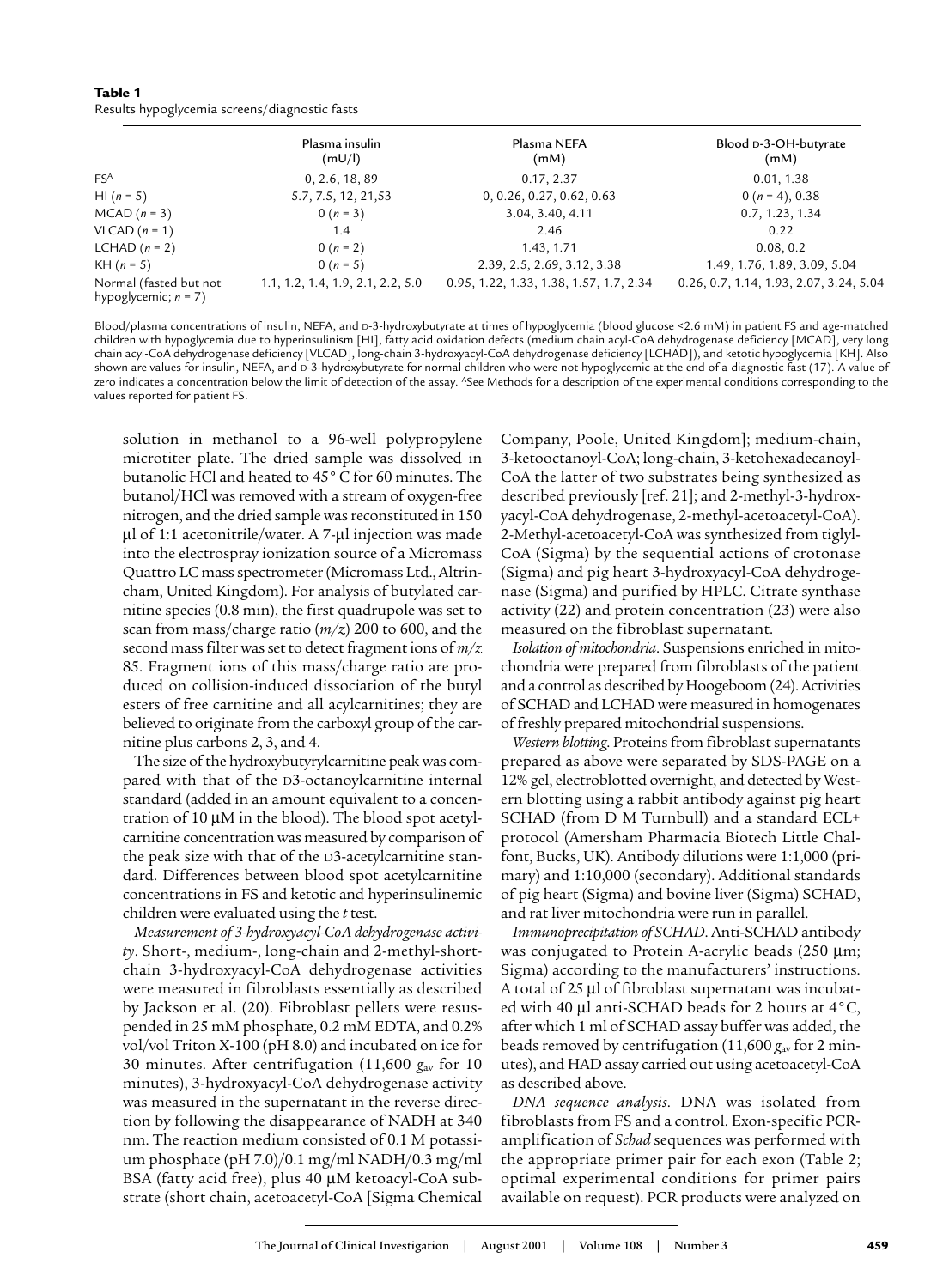#### **Table 2**

Sequences of primer pairs used to amplify exon 1 to exon 8 of *Schad*

| Exon 1 | CCGGGTCTCCTCGCTGTC        | <b>GCCAGAGCTTCACCTCAG</b>  |
|--------|---------------------------|----------------------------|
| Exon 2 | GTTGACTTATCATATGTTCACTCGG | CCCATTGCCCTGCAAATGTAAAGC   |
| Exon 3 | GATAATTTCCAGTGAGCCCG      | GAGAAGATTGTCCAGAGG         |
| Exon 4 | CATCCAAGAGTCATGCTG        | AAAGCAGGACTGAGAGAGC        |
| Exon 5 | CTGAAGTTGCTTGCTGAC        | CAGGAACAAGTCAGGGTCC        |
| Exon 6 | GGGCAATTTGGTGACTTC        | CTAGAGACACTGAGAATTCCAGA    |
| Exon 7 | GTGATAGGGAGAATTCAAGG      | <b>GCAGGACTTTGGAAGGTC</b>  |
| Fxon 8 | CCAGCACTTCATCCTGAGTTCT    | <b>GTAGGGCAAGACTCAAAGC</b> |
|        |                           |                            |

See Vredendaal et al., 1998 (2); sequences derived from AF026856-67, NM\_005327, and unpublished sequences. The forward primers are presented in the middle column, the reverse primers in the right column.

an ABI prism 377 DNA sequencer using the ABI Prism dRhodamine Terminator Cycle Sequencing Ready Reaction kit (PE Applied Biosystems, Foster City, California, USA). Sequence data were analyzed with the Lasergene 99 software program (DNA STAR Inc., Madison, Wisconsin, USA).

*Restriction fragment length analysis*. Genomic DNA of FS, her parents, and 100 controls (50 ethnically matched) was subjected to PCR amplification using exon 7–specific SCHAD primers (Table 2). The PCR products were exposed to Apa1 Roche Molecular Biochemical, Mannheim, Germany) for 2 hours and analyzed on a 2% agarose gel.

*In vitro expression of SCHAD*. Total RNA was isolated from fibroblasts of FS and a control. RNA  $(10 \mu g)$  was reverse transcribed using oligo(dT) and MMLV RT (Invitrogen Life Technologies Corporation, Groningen, Netherlards). The complete coding sequence of SCHAD, 81 nucleotides of the 5′UTR, and 33 nucleotides of the 3′UTR were amplified using primers CAGAGTCTG-GCTTTCCGCGG and AGGTGTTCTTCTCAGAGCCG, and Advantage cDNA polymerase mix (CLONTECH Laboratories Inc., Palo Alto, California, USA) for 30 cycles. The PCR products were applied to a 1% agarose gel, and the band with the appropriate size was excised, eluted, and reamplified with the same primers for 30 cycles. Amplified cDNAs were cloned in pCR2.1 (Invitrogen), and individual clones were sequenced as described earlier. The faultless wild-type SCHAD sequence was subcloned in pBluescriptSK+ (Stratagene, La Jolla, California, USA). A SCHAD coding sequence containing the mutation detected in patient DNA was composed of a 5′ *EcoR*I-*BstE*II fragment from the normal SCHAD coding sequence and a 3′ *BstE*II-*EcoR*I fragment from the patient SCHAD coding sequence and subcloned in pBluescript-SK+. To ascertain proper subcloning, the integration sites of the inserts and the inserts of the obtained plasmids were resequenced completely from both sides. Wild-type and mutant proteins were synthesized in a reticulocyte lysate (Promega Corp., Madison, Wisconsin, USA) by coupled in vitro transcription translation from the T7 promoter according to the manufacturer's instructions. Plasmid containing no insert was used as a control. Enzyme activity was assayed immediately after

protein expression, by measuring the disappearance of NADH at 340 nm, using acetoacetyl-CoA (Sigma) as a substrate. Production of SCHAD protein was analyzed by SDS-PAGE followed by Western blotting. Proteins recognized by the antibody were visualized by chemiluminescence (ECL+).

#### **Results**

*Acylcarnitine analysis (electrospray ionization tandem mass spectrometry)*. A "precursors of *m/z* 85" scan obtained on analysis of the patient's blood spot is shown in Figure 1. The spectrum shows

a clear peak of *m/z* ratio of 304, indicating the presence of hydroxybutyrylcarnitine (butyl ester) or an isomeric compound. The concentration was always more than 0.8 µM, even in nonfasting samples (Table 3). An hydroxybutyrylcarnitine peak could be seen in some normal controls, in some of the normal children who were ketotic at the end of a diagnostic fast, and in some of the hyperinsulinemic children who had hypoketotic hypoglycemia at the end of a fast. However, none of these children had a blood hydroxybutyrylcarnitine concentration greater than  $0.5 \mu$ M (Table 3). The mean (± 1 SD) acetylcarnitine concentration in blood spots from FS was  $27.74 \pm 9.8 \mu M$ , which was significantly higher (*P* < 0.0005) than the concentration in blood from normal controls (16.54  $\pm$  3.34) but not significantly different from the blood spot acetylcarnitine concentrations in other hyperinsulinemic children (fasting, hypoglycemic =  $26.7 \pm 9.7$ ; nonfasting, normoglycemic =  $26.4 \pm 9.7$ ). Other carnitine species in blood spots from FS were normal apart from occasional mild elevation of  $C_3$ ,  $C_4$ , and  $C_{18}$  species ( $\leq 2$  of 16 determinations outside normal range; NS): free carnitine 47–68



## **Figure 1**

Analysis of butyl esters of carnitine and acylcarnitine species in a blood spot from FS. Peak identities are: *m/z* 218, free carnitine; 227, D9-carnitine; 260, acetyl-carnitine; 263, D3-acetylcarnitine; 277, D3-propionylcarnitine; 304, hydroxybutyrylcarnitine; 347, D3-octanoylcarnitine; 456, palmitoylcarnitine ; 459, D3-palmitoylcarnitine; and 482, oleoylcarnitine.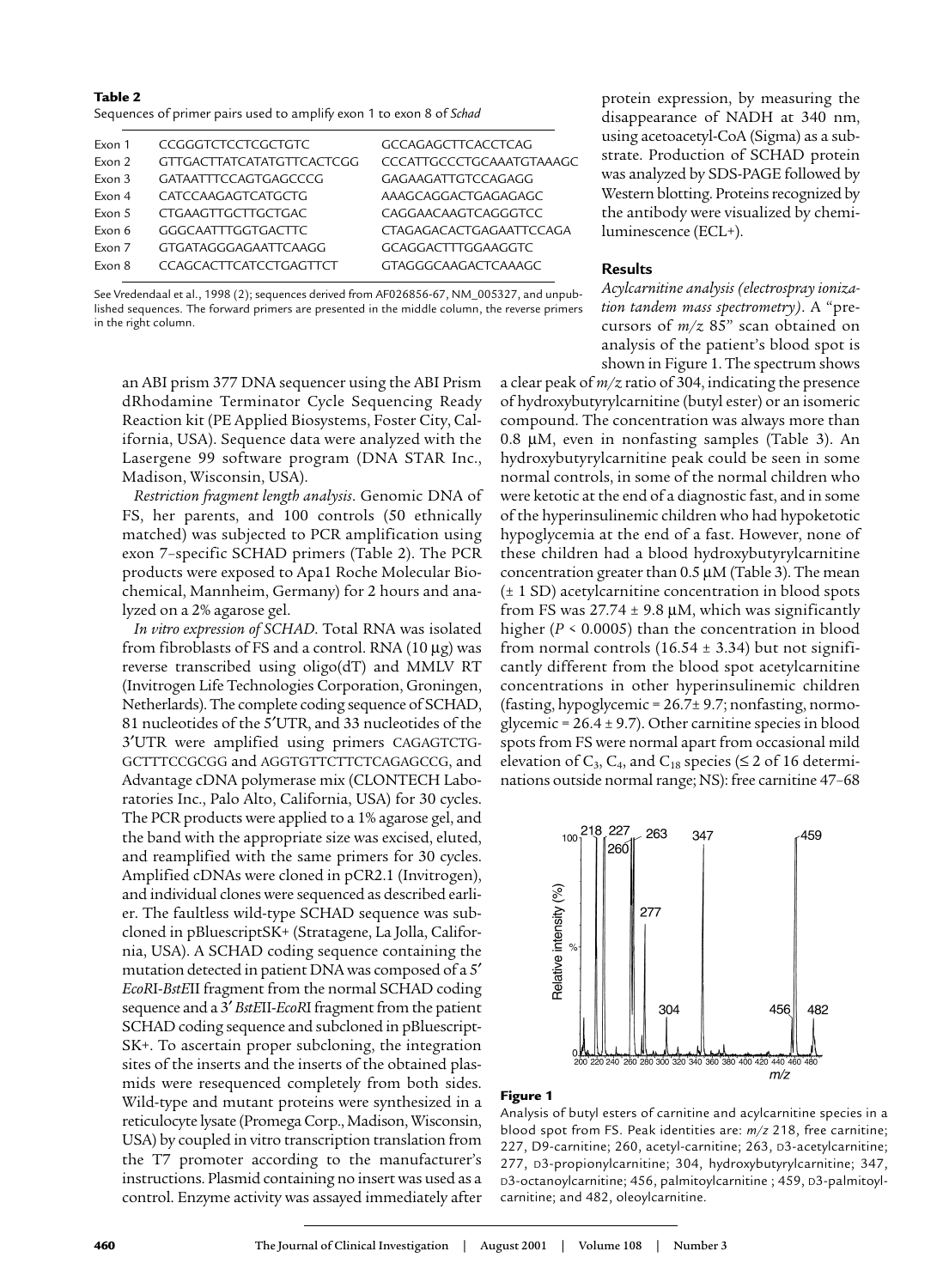#### **Table 3**

Comparison of concentrations of hydroxybutyrylcarnitine in blood

| Subjects                                                                                                        | Hydroxybutyrylcarnitine concentration (uM) |               |  |
|-----------------------------------------------------------------------------------------------------------------|--------------------------------------------|---------------|--|
|                                                                                                                 | Mean                                       | Range         |  |
| $FS$ (samples = 16)                                                                                             | 1.78                                       | $0.92 - 3.04$ |  |
| Normal ketosis ( $n = 14$ )<br>(Fasting, mean D-3-OH-butyrate = 1.64 mmol/l)                                    | 0.20                                       | $0.08 - 0.50$ |  |
| Non-fasting controls ( $n = 33$ )                                                                               | 0.096                                      | $0.0 - 0.36$  |  |
| Hyperinsulinemic hypoglycemia ( $n = 6$ )<br>(Fasting, blood glucose <2.5 mM,<br>D-3-hydroxybutyrate < 0.05 mM) | 0.18                                       | $0.06 - 0.36$ |  |

The concentration of hydroxybutyrylcarnitine (*m/z* 304) in (a) blood spots from FS; (b) blood spots from children with ketosis at the end of a (normal) diagnostic fast; (c) blood spots from non-fasting controls; and (d) blood spots from hyperinsulinemic children who had hypoketotic hypoglycemia at the end of a diagnostic fast.

(normal range 28.5–109); C<sub>3</sub>, 0.62–1.64  $($ <1.27); C<sub>4</sub>, 0.22–0.74 (<0.72); C<sub>5</sub>, 0.24–0.58 (<1.22); C<sub>6</sub>, 0–0.12  $(50.48)$ ; C<sub>8</sub>, 0-0.24 ( $50.72$ ); C<sub>14:1</sub>, 0.04-0.28 ( $55$ ); C<sub>16</sub>, 1.04–1.64 (<8.43);  $C_{18:2}$ , 0.20–0.82 (<0.64);  $C_{18:1}$ , 0.96–2.64 (<2.36); and C<sub>18</sub>, 0.04–0.98 (<0.86).

*Activity of L-3-hydroxyacyl-CoA dehydrogenases*. The shortchain HAD activity measured in fibroblasts from FS was significantly lower than that in control fibroblasts whether the activity was expressed per mg protein, as a ratio to LCHAD, or as a ratio to citrate synthase (Table 4). Residual activity in fibroblasts from FS was 35–40% the activity of the controls. Long-chain HAD activity in fibroblasts from the known LCHAD-deficient patient was significantly reduced, but long-chain HAD activity in fibroblasts from FS was not significantly different from that in controls. There was no significant difference in medium-chain HAD activity between FS and controls. When SCHAD and LCHAD activity were measured in a mitochondrial fraction from fibroblasts, the values for FS were 4% and 3% in two separate experiments (SCHAD) and 142% (LCHAD) of the simultaneously assayed control fibroblast mitochondrial fraction.

*Western blotting*. Western blotting of fibroblasts from FS indicated a complete lack of SCHAD immunoreactive protein, whereas SCHAD was readily detectable in both control fibroblasts and fibroblasts from an LCHAD-deficient patient (Figure 2).

*DNA analysis*. Sequence analysis of DNA fragments (together comprising the complete coding sequence of SCHAD), amplified from genomic DNA of patient FS, revealed a homozygous C→T point mutation in exon 7 of *Schad*. No other mutations were detected. The mutated nucleotide corresponds to nucleotide (nt) 773 of the coding sequence (taking the A of the translation start codon as nt 1). The C773T point mutation abrogates an ApaI restriction site present in the normal *Schad* sequence. Amplification of DNA fragments containing nt 773 from patient DNA and from DNA of the parents, fol-

lowed by ApaI digestion and analysis on an agarose gel, confirmed that FS is homozygous and showed that her parents are heterozygous for the C773T mutation (Figure 3). The mutation could not be detected in DNA from 200 control chromosomes. The C773T mutation leads to replacement of Pro258 (Pro246 of the mature SCHAD protein) by Leu. Pro258 is completely conserved in SCHAD sequences from different species (Figure 4).

*In vitro expression of SCHAD*. To assess the effect of the P258L substitution on the activity of the protein, the wild-type and the mutated protein were synthesized in vitro from plasmids containing the wild-type SCHAD coding sequence and the SCHAD coding sequence harboring the C773T point mutation, respectively. The absence of amplification artifacts in the wild-type construct and of mutations other than the C773T point mutation in the patient construct was ascertained by sequencing of the SCHAD expression plasmids in two directions. Expression of the wild-type SCHAD protein in a reticulocyte lysate system yielded a protein with an apparent molecular mass of approximately 35 kDa, which is in agreement with the calculated molecular mass of the wild-type protein of 34.3 kDa. The in vitro expressed mutated protein reacted strongly with the anti-SCHAD antibody and had an apparent molecular mass 0.5 kDa less than that of the wild-type protein (Figure 5). Immunoblot analysis showed that comparable amounts

#### **Table 4**

Activities of 3-hydroxyacyl-CoA dehydrogenases in the patient and in controls

|                                          | C <sub>4</sub> H <sub>AD</sub><br>(mU/mg protein) | C8 HAD<br>(mU/mg protein) | C <sub>16</sub> H <sub>AD</sub><br>$(mU/mg)$ protein) | $C4$ HAD/                    | C4 HAD/citrate<br>$C16$ HAD ratio synthase (U/UCS) | C8 HAD/citrate<br>synthase (U/UCS) | C <sub>16</sub> HAD/citrate<br>synthase (U/UCS) |
|------------------------------------------|---------------------------------------------------|---------------------------|-------------------------------------------------------|------------------------------|----------------------------------------------------|------------------------------------|-------------------------------------------------|
| Controls<br>$(n = 7)$                    | $0.66 \pm 0.15$                                   | $2.28 \pm 0.46$           | $1.22 \pm 0.26$                                       | $0.54 \pm 0.07$              | $0.14 \pm 0.04$                                    | $0.36 \pm 0.03$                    | $0.26 \pm 0.06$                                 |
| FS (patient)<br>$(n = 6)$                | $0.26 \pm 0.16^8$                                 | $1.91 \pm 0.49$           | $0.97 \pm 0.15$                                       | $0.16 \pm 0.13$ <sup>A</sup> | $0.05 \pm 0.02$ <sup>A</sup>                       | $0.34 \pm 0.07$                    | $0.21 \pm 0.05$                                 |
| SB (known<br>LCHAD-deficient,<br>$n = 3$ | $0.56 \pm 0.12$                                   | 0.66                      | $0.42 \pm 0.15^{\circ}$                               | $1.38 \pm 0.21^{\circ}$      | $0.13 \pm 0.02$                                    | 0.27                               | $0.09 \pm 0.00^{\circ}$                         |
| Activity in FS<br>as % of controls       | 39%                                               | 84%                       | 80%                                                   | 30%                          | 36%                                                | 94%                                | 77%                                             |

Activities of short-chain (C4 HAD), medium-chain (C8 HAD), and long-chain (C16 HAD) 3-hydroxyacyl-CoA dehydrogenase expressed as HAD activity per milligram of protein; C4/C16 HAD ratio; and HAD/citrate synthase ratio in control fibroblasts, fibroblasts from patient FS, and from SB, a known LCHAD-deficient patient. 1 U = 1 µmol/min. UCS = units of citrate synthase activity in µmol/min. Significantly different from controls (Student's *t* test): A*P* < 0.001, B*P* < 0.01, C*P* < 0.05.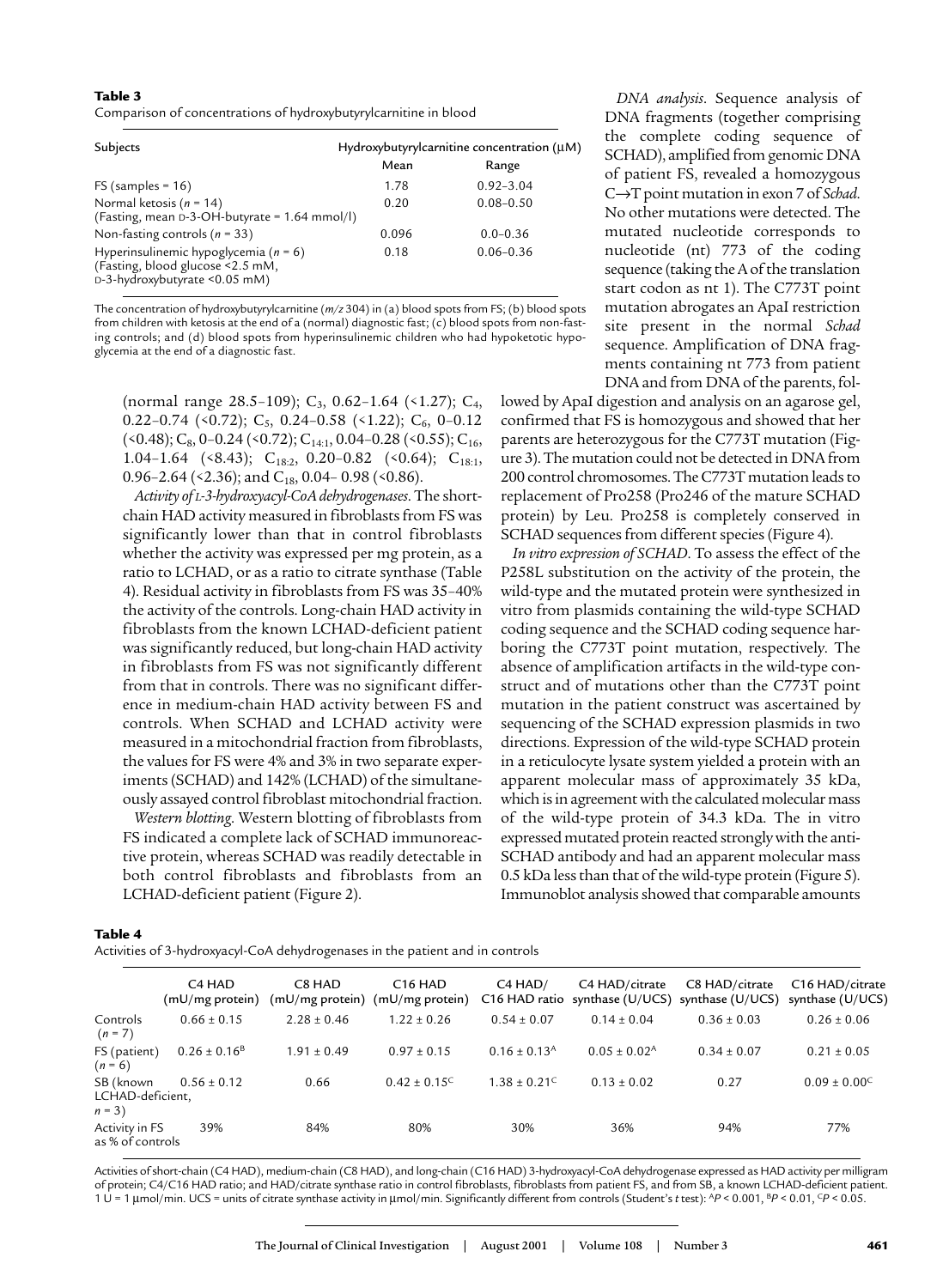

## **Figure 2**

Western blot analysis of SCHAD in fibroblasts. Fibroblast homogenates (100 µg protein) were analyzed by SDS-PAGE, electroblotted, and visualized by reaction with rabbit anti-SCHAD and ECL+. The results were compared with purified pig heart SCHAD, bovine liver SCHAD, and a rat liver mitochondrial preparation (protein loadings shown).

of protein were obtained for the wild-type and mutated SCHAD protein, whereas the vector alone did not yield a positive band of similar molecular mass (Figure 5). SCHAD activity was assayed in three separate experiments (Figure 5). The wild-type SCHAD exhibited a distinct but variable activity, whereas the mutated SCHAD did not yield activity above background in all experiments performed, indicating that the P258L substitution abolishes enzyme activity of in vitro expressed SCHAD.

# **Discussion**

FS suffered frequent, severe hypoglycemia. Three hypoglycemia screens indicated definite HI (blood glucose <2.6 mM, plasma insulin >3 mU/l; ref. 20) as did the glucose requirement of 8 mg/kg/min (although many hyperinsulinemic infants require more than 15 mg/kg/min; ref. 18). The episode of hypoglycemia that followed the glucagon test was not attributable to HI but rather suggested impaired fatty acid oxidation. (The pathogenesis of hypoglycemia in FAOD is probably multifactorial. NEFA cannot be used and blood concentrations of ketone bodies are low, so glucose utilization is increased; however, in addition, gluconeogenesis is probably impaired because acetyl-CoA concentrations in the liver are low.) Treatment with diazoxide and chlorothiazide led to a dramatic improvement in glucose homeostasis, providing further evidence that HI was the main cause of hypoglycemia.

The possibility of impaired fatty acid oxidation was investigated by examination of the blood acylcarnitine profile. All samples showed an elevated concentration of a carnitine species with an *m/z* ratio of 304. This could be due to a hydroxybutyryl-carnitine or isomeric carnitine species. A similar peak has been reported in children with ketosis, so we had to prove that FS had levels of this compound that were higher than those seen in ketosis even when FS had been fed and was not ketotic (Table 3). A number of identities for the "hydroxybutyrylcarnitine" were considered along with theories as to why it might

be accumulating. The hypotheses were accumulation of (a) L-3-hydroxybutyrylcarnitine due to SCHAD deficiency; (b) 3-hydroxyisobutyrylcarnitine due to 3-hydroxyisobutyryl-CoA deacylase deficiency; or (c) D-3-hydroxybutyrylcarnitine due to a ketone body utilization defect (KBUD). The SCHAD hypothesis was consistent with a NEFA/D-3-hydroxybutyrate ratio toward the upper limit of normal. The deacylase hypothesis seemed unlikely upon comparison of FS with the case described previously (25). Plasma concentrations of D-3-hydroxybutyrate did not suggest a KBUD.

Rather than prove that the compound in the blood was L-3-hydroxybutyrylcarnitine and that the urine contained excess L-3-hydroxybutyrate (which is indistinguishable from D-3-hydroxybutyrate on simple organic acid analysis), it was decided to move directly to an assay of SCHAD. SCHAD is expressed in many tissues (26) and has previously been assayed in fibroblasts. Clear evidence of reduced SCHAD activity was seen in fibroblasts from FS. There was no impairment in hydrogenation of 3-ketooctanoyl-CoA, a medium-chain substrate, in keeping with our organic acid and acylcarnitine analyses but at variance with the evidence of impairment in medium-chain 3-hydroxyacyl-CoA dehydrogenase activity in an SCHAD-knockout mouse and in another SCHAD-deficient patient (10, 11).

There was high residual SCHAD activity in the patient's fibroblasts, which was surprising, as Western blots indicated that the fibroblasts contained no immunoreactive protein. There was no fall in residual enzyme activity in the patient's fibroblasts after immunoprecipitation of residual SCHAD protein. The residual activity could be due to several enzymes: (a) Trifunctional protein HAD activity. This is unlikely because



# **Figure 3**

Restriction fragment length analysis of DNA fragments containing nt 773 of the SCHAD coding sequence. DNA from FS, her parents, and controls was amplified using primers for exon 7 (Table 2). The PCR product was analyzed on a 2% agarose gel, either untreated (lane 1) or after exposure to *Apa*I for 2 hours (lanes 2–5). The C773T mutation abrogates an *Apa*I restriction site present in the normal sequence. *Apa*I digestion of the DNA fragment from controls yields two bands of 121 and 171 nt (asterisk). Exposure of the mutated sequence to ApaI yields a single band of 292 nt (arrow). Lane 1, patient DNA fragment (untreated); lane 2, DNA fragment of the father after ApaI treatment; lane 3, DNA fragment of the mother after ApaI treatment; lane 4, DNA fragment of the patient treated with ApaI; lane 5, DNA fragment of a control treated with ApaI. The pattern of the DNA fragments of the parents reveals the presence of both the normal and the mutated sequence.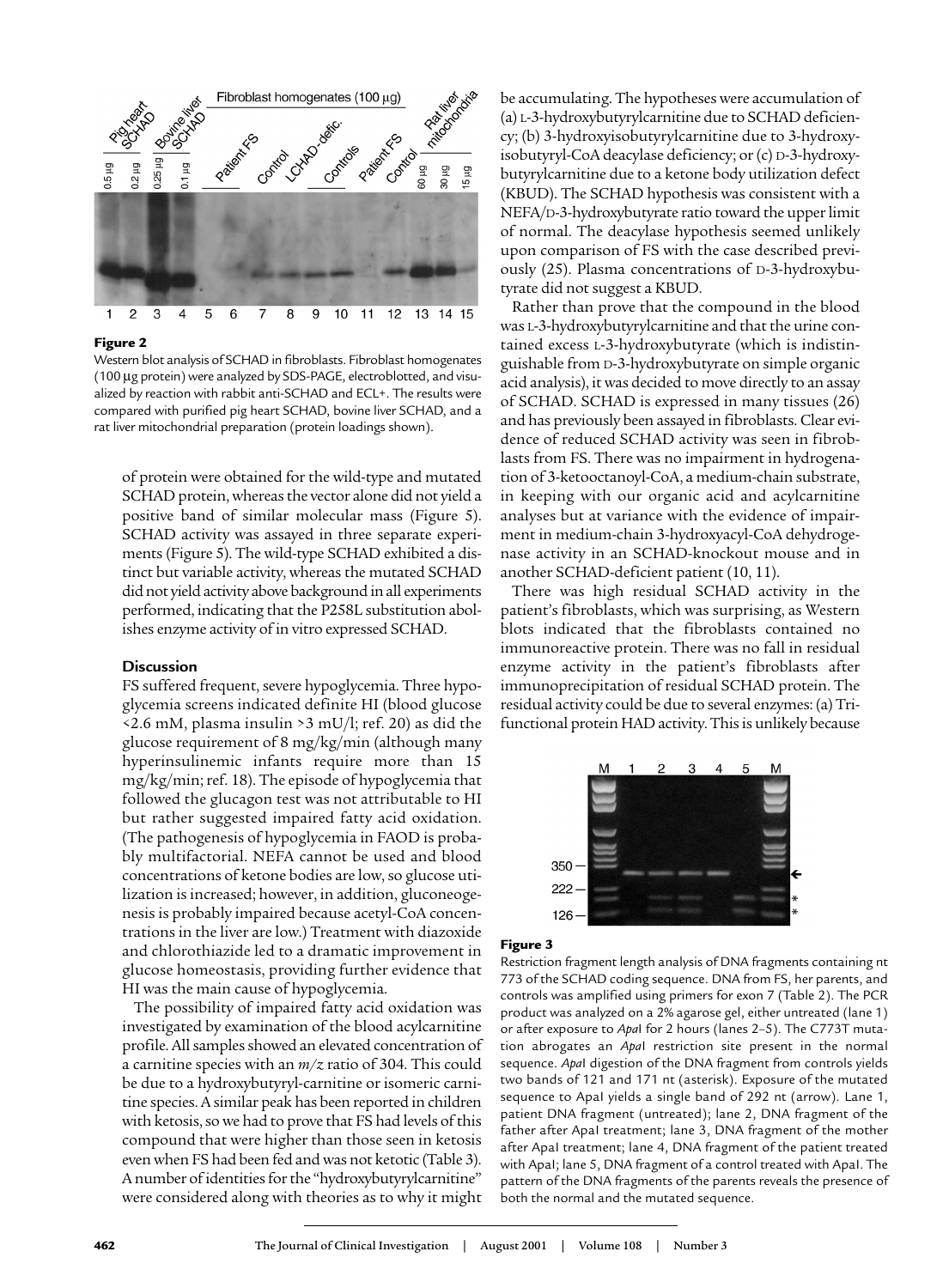| 241 KEDIDTAMKLGAGYPMGPFELLDYVGLDTTKFI | SCHAD Human             |
|---------------------------------------|-------------------------|
| 241 KEDIDTAMKLGAGYPMGPFELLDYVGLDTTKFI | SCHAD Pia               |
| 236 MEDIDVAMKLGAGYPMGPFELSDYVGLDTCKFI | SCHAD C. Elegans        |
| 209 VEDIDKAMKLGANHPMGPLELGDFIGLDICLAI | SCHAD C. acetobutvlicum |

**Figure 4**

Diagram of aligned SCHAD sequences from several evolutionarily distant species. Pro258 (in bold), which is replaced by Leu in the DNA of FS, is completely conserved in the SCHAD coding sequences from different species, including bacteria. Human, NP\_005318; Pig, AAD20939; *Caenorhabditis elegans*, P41938; *Clostridium acetobutylicum*, AAA95971.

this enzyme has low activity toward acetoacetyl-CoA (27) and residual SCHAD activity was detectable after immunoprecipitation of SCHAD protein from an LCHAD-deficient cell-line. (b) Peroxisomal L- and D-3 hydroxyacyl-CoA dehydrogenases (28). (c) Presence of type II 3-hydroxyacyl-CoA dehydrogenase(29) or human brain multifunctional dehydrogenase(30) in fibroblasts. (d) Short-chain 2-methyl-3-hydroxyacyl-CoA dehydrogenase (31). Using 2-methylacetoacetyl-CoA as substrate, activity of this enzyme was low (0.32 mU/mg protein in control fibroblasts, 0.42 mU/mg in FS). Because it is only half as active toward straight chain as toward 2-methylacyl-CoA esters (31), it is unlikely, however, that this enzyme was responsible for the residual activity.

Given that the residual activity was substantially reduced when a mitochondrial preparation was used, it seems likely that it was due to peroxisomal enzyme(s).

Sequencing of the *Schad* gene from fibroblasts showed that FS is homozygous for a C773T mutation that leads to a change from proline to leucine at amino acid 258 (246 in the mature protein after cleavage of the mitochondrial targeting sequence); the parents are heterozygotes. Several lines of evidence indicate that C773T is responsible for the reduction in SCHAD activity and is a disease-causing mutation: (a) No other difference from the wild-type sequence was detected in the any of the eight exons of *Schad* from FS. (b) The C773T mutation was not found in 200 control chromosomes, including 100 from individuals with the same ethnic background, indicating that the mutation is not a common polymorphism. (c) As shown in Figure 4, Pro258 is part of a highly conserved amino acid region, and the equivalent of Pro258 is present in SCHAD of all species investigated. (d) Analysis of the crystal structure of SCHAD reveals that Pro258 is the starting point of one of the  $\alpha$ -helices ( $\alpha$ 12) of the C-terminal domain (32). Barycki et al. argue that the orientation of these α-helices relative to one another is critical for enzyme function. Replacement of the proline at the starting point of an α-helix by leucine is likely to prevent normal protein folding. This could lead to rejection by the chaperonin system (leading to destruction of the nascent protein) or to synthesis of a protein with reduced catalytic activity.

The Western blots indicated reduced immunoreactive SCHAD protein in fibroblasts. This suggests that the P258L substitution alters the tertiary structure of the nascent enzyme to such a degree that it is not recognized by

chaperonins and is destroyed. This phenomenon has been described for point mutations in short-chain acyl-CoA dehydrogenase (33).

Additional evidence that the C773T mutation in the SCHAD coding sequence is responsible for the patient's disease is provided by the functional assay after in vitro expression of the mutated protein. We included 81 nucleotides of the 5′UTR, in addition to the complete coding sequence, as a template for the expression of the SCHAD protein, to

ensure protein formation starting from the translation start site. It has been shown that absence of the sequences upstream of the translation start codon may lead to aberrant choice of translation start sites by the in vitro expression system (34). The SCHAD protein expressed from the wild-type construct had an apparent molecular mass of the expected size. The mutated sequence yielded a comparable amount of protein with a slightly lower apparent molecular mass as determined by SDS-PAGE. This is probably due to the P258L substitution The protein folding introduced by proline in the wild-type sequence cannot be undone by denaturing the protein, so the wild-type protein may exhibit a different migration pattern in a denaturing gel than the mutant protein. The complete absence of SCHAD activity of the in vitro synthesized protein harboring the P258L substitution further corroborates the link between the mutation and the patient's disease.

The acylcarnitine profile in blood from FS was unique with regard to the presence of more than 0.6 µM of hydroxybutyrylcarnitine. However, it was also abnormal to the extent that the acetylcarnitine concentration was usually above the normal range. Comparison with other hyperinsulinemic children suggested that elevation of blood spot acetylcarnitine is



## **Figure 5**

Expression of wild-type and C773T mutant SCHAD using a reticulocyte lysate system. (**a**) Western blot showing no protein with vector alone, immunoreactive SCHAD protein with an apparent molecular weight of 35 kDa with the wild-type SCHAD construct, and immunoreactive SCHAD protein with a slightly lower apparent molecular weight with the C773T mutant construct. (**b**) SCHAD enzyme activity obtained with expression of the wild-type and C773T mutant SCHAD proteins. Enzyme activity is equal to the nanomole substrate converted per microliter of reticulocyte lysate between 10 and 30 minutes' incubation.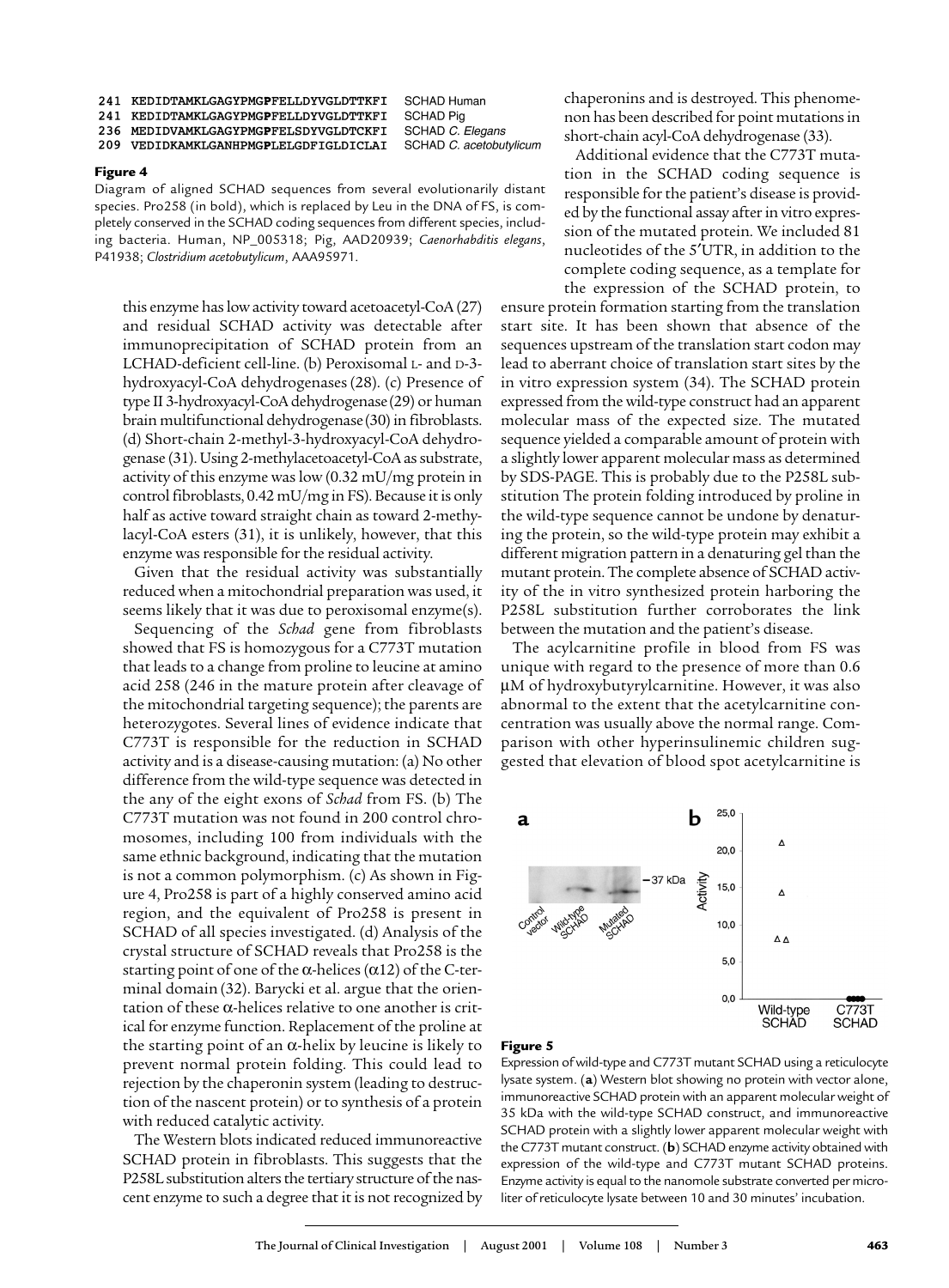

## **Figure 6**

The two postulated pathways for  $β$  cell signaling (from ref. 14). PDH, pyruvate dehydrogenase; PC, pyruvate carboxylase; CL, citrate lyase; CPT1, carnitine palmitoyl transferase 1; m, mitochondrial; c, cytosolic; AcCoa, acetyl-CoA; LCFA-CoA, long-chain fatty acyl-CoA.

caused by HI rather than being a specific effect of SCHAD deficiency. How could HI lead to an elevated concentration of acetylcarnitine in blood? Insulin leads to increased production of acetyl-CoA from glucose in muscle and it is likely that when acetyl-CoA is being produced by pyruvate dehydrogenase at a rate that exceeds its removal in the Krebs cycle, it is buffered by conversion to acetylcarnitine.

The hypoglycemia observed in FS was not typical of a FAOD; it was not easily provoked by a prolonged fast, but, rather, occurred in an unpredictable fashion, often 2–6 hours after a feed. On some occasions the plasma insulin level was elevated, but on others, it was normal and the NEFA/D-3-hydroxybutyrate ratio was at the upper limit of normal (a supranormal value is typical of hypoglycemia due to a FAOD). Although it is conceivable that FS has two separate genetic defects, one in the *Schad* gene and another causing HI, we believe it more likely that the absence of SCHAD activity in the β cell causes inappropriate insulin secretion; SCHAD is abundant in the  $β$  cell  $(3, 4)$  because it fulfills an important regulatory function.

The postulated role of lipid signaling in insulin secretion is shown in Figure 6 (right); the pathway that triggers secretion via the increased ATP/ADP ratio is shown on the left (14). Fatty acids are a major energy source for unstimulated islets. An early change caused by glucose is a shift from fatty acids to glucose as fuel. It is proposed that this occurs through conversion of glucose to malonyl-CoA, which inhibits carnitine palmitoyl transferase I (CPT I) and blocks the entry of long chain fatty acyl CoA

(LCFA-CoA) into the mitochondrion. Thus LCFA-CoA is converted instead into diacylglycerol, triglycerides, fatty acids, and acylated proteins. LCFA-CoA or the complex lipids derived from them are potent regulators of enzymes, ion channels, and signal-transducing effectors. It is proposed that the complex lipids or acylated proteins augment insulin secretion by a KATP-independent mechanism. Unequivocal evidence for such a lipid-linked signaling mechanism is lacking, but there is experimental evidence for a K<sub>ATP</sub>-independent mechanism that augments insulin secretion in response to glucose (13–15).

What effects would FAOD in general, and SCHAD deficiency in particular, have on the lipid signaling pathway? Any defect leading to accumulation of cytosolic LCFA-CoA and increased esterification could induce inappropriate insulin secretion. Accumulation of triglyceride, particularly in liver, occurs in LCHAD deficiency, in very long chain acyl-CoA dehydrogenase (VLCAD) deficiency, and in medium chain acyl-CoA dehydrogenase (MCAD) deficiency during fasting-induced decompensation (35). However, our data do not suggest that these FAOD produce HI (Table 1). It is possible that in SCHAD deficiency, accumulation of short chain acyl-CoA esters in the mitochondrion causes insulin secretion by inhibition of CPT I. The isoform of CPT I in the β cell is the same as that in the liver (36). This enzyme, located in the outer mitochondrial membrane, has one inhibition site that faces the cytosol and is inhibited by dicarboxylic CoA esters (physiologically by malonyl-CoA) and a second inhibition site, facing the intermembrane space, that is inhibited by short chain mono-carboxylic CoA esters(37). What would be the role of inhibition of CPT I by L-3 hydroxybutyryl-CoA? We hypothesize that it is the cell's ketone body–sensing mechanism. High levels of D-3 hydroxybutyrate and acetoacetate in the blood will lead to a rise in intramitochondrial acetoacetyl-CoA via the ketone body utilization pathway. In a cell containing abundant SCHAD, operation of the enzyme in the "reverse" direction would lead to accumulation of L-3 hydroxybutyryl-CoA. Inhibition of CPT I by L-3-hydroxybutyryl-CoA would inhibit fatty acid oxidation and, in the β cell, lead to insulin secretion. In muscle, acetoacetate and 3-hydroxybutyrate inhibit fatty acid oxidation by a mechanism independent of malonyl-CoA (38).

Our patient's hypoglycemia responded to diazoxide, which inhibits insulin secretion by keeping KATP channels open. This does not disprove the hypothesis that HI in SCHAD deficiency is due to stimulation of the lipidsignaling pathway; the Prentki model suggests that large amounts of insulin are only secreted if both the KATP channel and the lipid-signaling pathway are activated.

There are significant differences between FS and previous putative cases of SCHAD deficiency. In contrast to the child reported by Tein et al.(6), FS had no evidence of skeletal or cardiac myopathy and SCHAD activity was low in her fibroblasts. The cases reported by Bennett et al. in 1996 (7) had a vigorous ketone response to hypoglycemia and medium- and long-chain 3-hydroxydicarboxylic acids in the urine. Neither of these features was